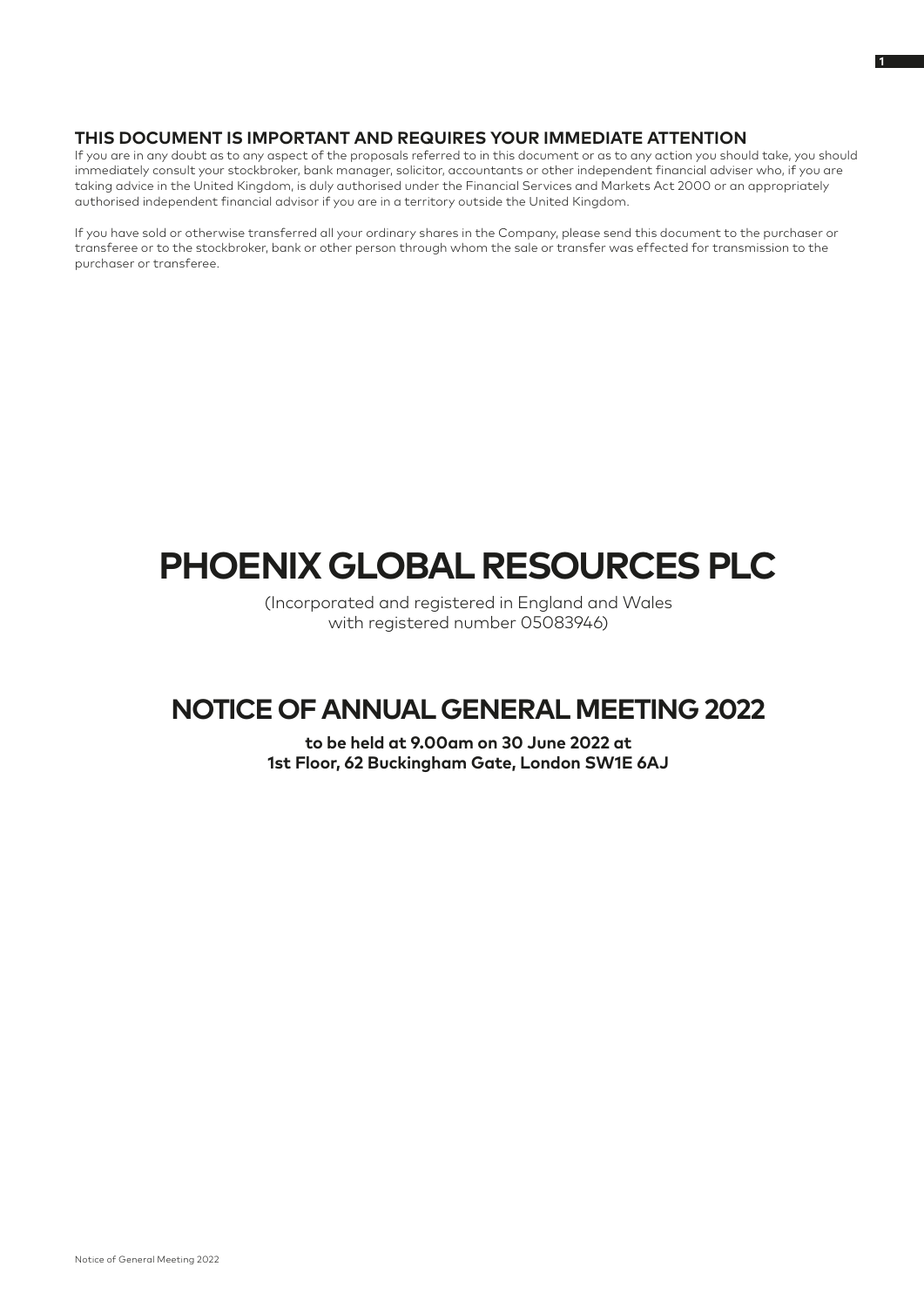#### **2 NOTICE OF ANNUAL GENERAL MEETING**

Sir Michael Rake (Non-executive Chairman) 1st Floor John Bentley (Senior Independent Non-executive Director) 62 Buckingham Gate Martin Bachmann (Independent Non-executive Director) Tim Harrington (Independent Non-executive Director) Nicolas Mallo Huergo (Non-executive Director) Magid Shenouda (Non-executive Director)

### **Directors: Registered Office:**

### **LETTER FROM THE CHAIRMAN**

Dear Shareholder,

### **Phoenix Global Resources plc (the "Company") Notice of Annual General Meeting**

I am writing to you with the arrangements for the Company's Annual General Meeting ("AGM") to be held on Thursday 30 June 2022 at 9.00am at the offices of the Company at 1st Floor, 62 Buckingham Gate, London SW1E 6AJ. The formal notice of AGM on pages 4 to 6 sets out the business to be considered at the AGM, together with explanatory notes to the resolutions on pages 7 to 8 of this document.

At the meeting itself, Resolutions 1 to 13 will be put to a vote on a show of hands. Further details on voting are set out in the notes to the notice of AGM on page 9 of this document. Separate resolutions will be proposed for each Director's election or re-election. Biographies of all the Directors standing for election and re-election, including their contribution to the Company, are set out in Appendix 1 on page 10 of this document.

Each resolution will be proposed and voted on separately and there will be an opportunity during the AGM to ask questions of your directors on the issues involved and to raise other matters about the business of the Company. As chairman of the AGM, I will endeavour to ensure the discussions are kept relevant and that as many shareholders as possible have the opportunity to speak.

The directors believe each of the proposed resolutions to be in the best interests of the Company and its shareholders as a whole and unanimously recommend that you vote in favour of them, as they intend to do in respect of their own beneficial holdings.

If you would like to vote on the resolutions but cannot come to the AGM, you can appoint a proxy to exercise all or any of your rights to attend, vote and speak at the AGM by using one of the methods set out in the notes to the notice of AGM on page 9 of this document.

I look forward to meeting you at the AGM.

Yours faithfully

**Sir Michael Rake** Chairman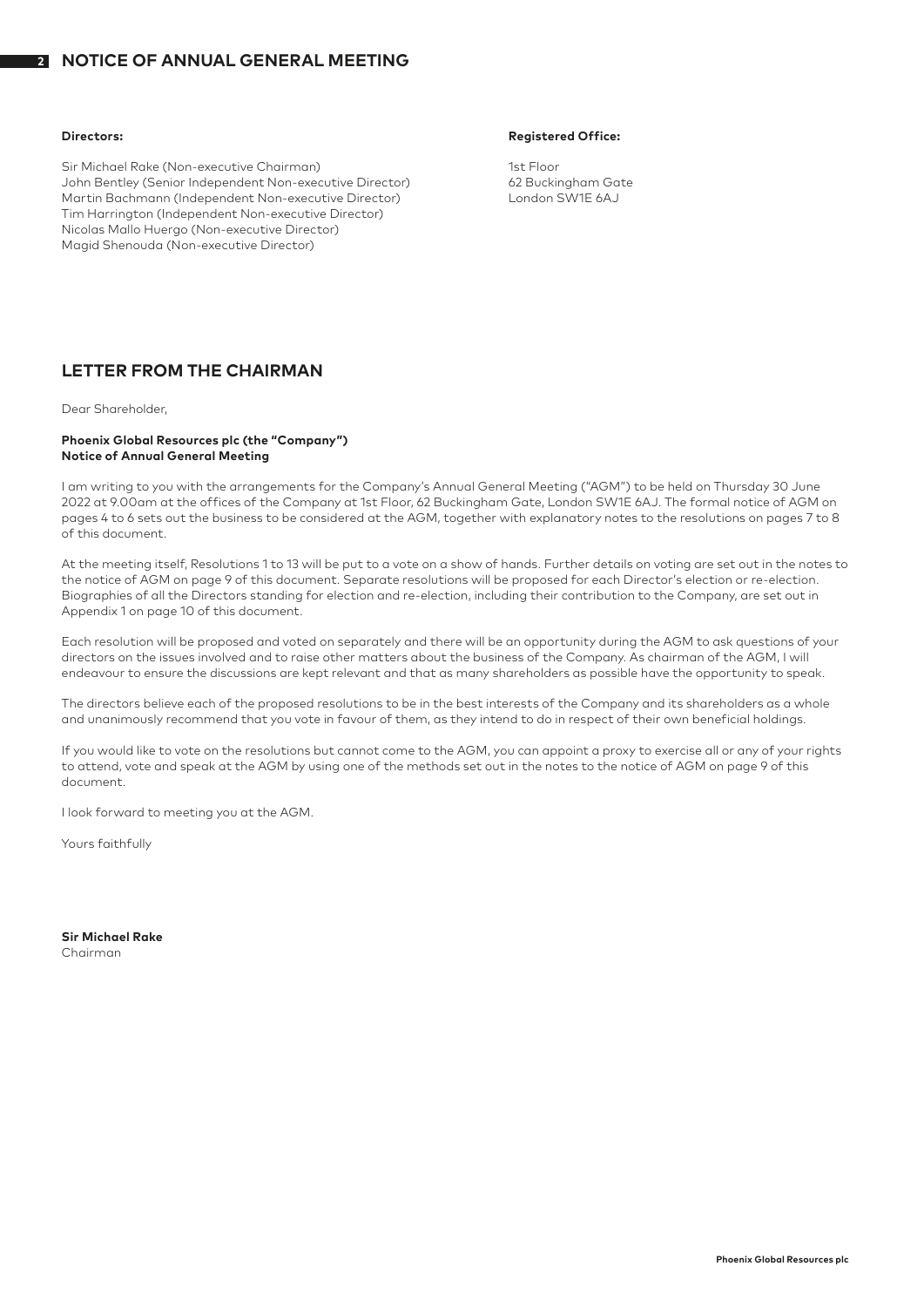### **NOTICE OF ANNUAL GENERAL MEETING <sup>3</sup>**

**NOTICE IS HEREBY GIVEN** that the 2022 Annual General Meeting (the "AGM") of Phoenix Global Resources plc (the Company") will be held at the offices of the Company at 1st Floor, 62 Buckingham Gate, London SW1E 6AJ at 9.00am on 30 June 2022 to transact the business set out below:

Items 1 to 10 will be proposed as ordinary resolutions. This means that for each of those resolutions to be passed, more than half of the votes cast must be in favour of the resolution. Items 11 to 13 will be proposed as special resolutions. This means that for each of those resolutions to be passed, at least three-quarters of the votes cast must be in favour of the resolution.

### **2021 Annual Report and Financial Statements**

1. That the audited financial statements of the Company for the year ended 31 December 2021, together with the reports of the directors and auditors thereon be received, considered and adopted.

### **Election of directors appointed to the board since the last AGM**

2. That Magid Shenouda, who was appointed to the board on 17 March 2022, be elected as a director of the Company.

### **Re-election of directors who are seeking election on an annual basis**

- 3. That Sir Michael Rake be re-elected as a director of the Company.
- 4. That John Bentley be re-elected as a director of the Company.
- 5. That Martin Bachmann be re-elected as a director of the Company.
- 6. That Tim Harrington be re-elected as a director of the Company.
- 7. That Nicolas Mallo Huergo be re-elected as a director of the Company.

### **Appointment of auditors**

8. That PricewaterhouseCoopers LLP be reappointed as the auditors of the Company to hold office from the conclusion of the meeting until the next annual general meeting at which accounts are laid before the Company.

### **Remuneration of the auditors**

9. That the directors be authorised to determine the remuneration of the auditors of the Company.

### **General authority to allot shares**

- 10. That the directors be and they are hereby generally and unconditionally authorised in accordance with section 551 of the Companies Act 2006 to exercise all the powers of the Company to allot shares in the Company and to grant rights to subscribe for, or to convert any security into, shares in the Company:
	- (a) up to an aggregate nominal amount of £92,885,693;
	- (b) up to a further aggregate nominal amount of £92,885,693 provided that (i) they are equity securities (within the meaning of section 560(1) of the Companies Act 2006) and (ii) they are offered by way of a rights issue to holders of ordinary shares on the register of members at such record date as the directors may determine where the equity securities respectively attributable to the interests of the ordinary shareholders are proportionate (as nearly as may be practicable) to the respective numbers of ordinary shares held by them on any such record date and to other holders of equity securities entitled to participate therein, subject to such exclusions or other arrangements as the directors may deem necessary or expedient to deal with treasury shares, fractional entitlements or legal or practical problems arising under the laws of any overseas territory or the requirements of any regulatory body or stock exchange or by virtue of shares being represented by depositary receipts or any other matter; and

provided that the authorities in paragraphs 10(a) and 10(b) shall expire at the end of the next annual general meeting of the Company or, if earlier, on the date 15 months after the passing of this resolution, save that the Company shall be entitled to make offers or agreements before the expiry of such authorities which would or might require shares to be allotted or such rights to be granted after such expiry and the directors shall be entitled to allot shares and grant rights pursuant to any such offer or agreement as if this authority had not expired.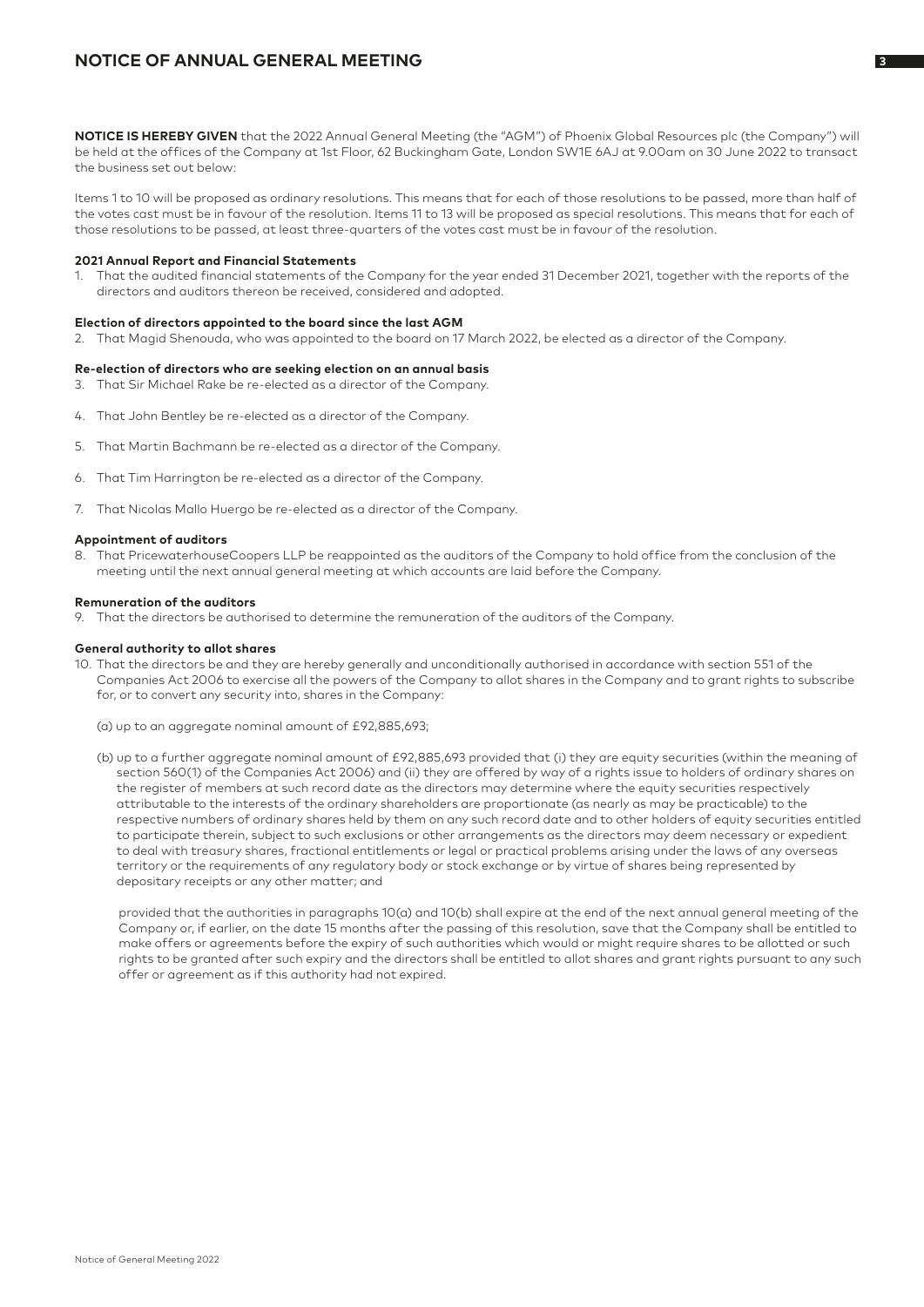**4**

### **Special resolutions: Disapplication of pre-emption rights**

- 11. That, if Resolution 10 above is passed, the directors be and they are hereby authorised pursuant to section 570 and section 573 of the Companies Act 2006 to allot equity securities (within the meaning of section 560 of that Act) for cash pursuant to the authority conferred by Resolution 10 above and by way of a sale of treasury shares as if section 561(1) of that Act did not apply to any such allotment provided that this power shall be limited to:
	- (a) the allotment of equity securities or sale of treasury shares in connection with an offer of securities (but in the case of the authority granted under paragraph (b) of Resolution 10 above by way of rights issue only) in favour of the holders of ordinary shares on the register of members at such record date as the directors may determine and other persons entitled to participate therein where the equity securities respectively attributable to the interests of the ordinary shareholders are proportionate (as nearly as may be practicable) to the respective numbers of ordinary shares held by them on any such record date, subject to such exclusions or other arrangements as the directors may deem necessary or expedient to deal with treasury shares, fractional entitlements or legal or practical problems arising under the laws of any overseas territory or the requirements of any regulatory body or stock exchange or by virtue of ordinary shares being represented by depositary receipts or any other matter;
	- (b) the allotment of equity securities or sale of treasury shares (otherwise than pursuant to sub-paragraph (a) of this Resolution 11) to any person or persons up to an aggregate nominal amount of £13,932,854 (being approximately 5 per cent of the Company's current issued share capital); and

 provided that the authorities in paragraphs 11(a) and 11(b) shall expire upon the expiry of the general authority conferred by Resolutions 10(a) and 10(b) above, save that in each case the Company shall be entitled to make offers or agreements before the expiry of such authorities which would or might require equity securities to be allotted after such expiry and the directors shall be entitled to allot equity securities pursuant to any such offer or agreement as if the power conferred hereby had not expired.

- 12. That, if Resolution 10 above is passed and in addition to the power conferred by Resolution 11, the directors be and they are hereby authorised pursuant to section 570 and section 573 of the Companies Act 2006 to allot equity securities (within the meaning of section 560 of that Act) for cash pursuant to the authority conferred by Resolution 10 above and by way of a sale of treasury shares as if section 561(1) of that Act did not apply to any such allotment provided that this power shall:
	- (a) be limited to the allotment of equity securities or sale of treasury shares to any person or persons up to an aggregate nominal amount of £13,932,854; and
	- (b) only be used for the purposes of financing (or refinancing, if the authority is to be used within six months after the original transaction) a transaction which the directors determine to be an acquisition or other capital investment of a kind contemplated by the Statement of Principles on Disapplying Pre-Emption Rights most recently published by the Pre-Emption Group prior to the date of this notice,

 and shall expire upon the expiry of the general authority conferred by Resolution 10(a) and 10(b) above, save that the Company shall be entitled to make offers or agreements before the expiry of such power which would or might require equity securities to be allotted after such expiry and the directors shall be entitled to allot equity securities pursuant to any such offer or agreement as if the power conferred hereby had not expired.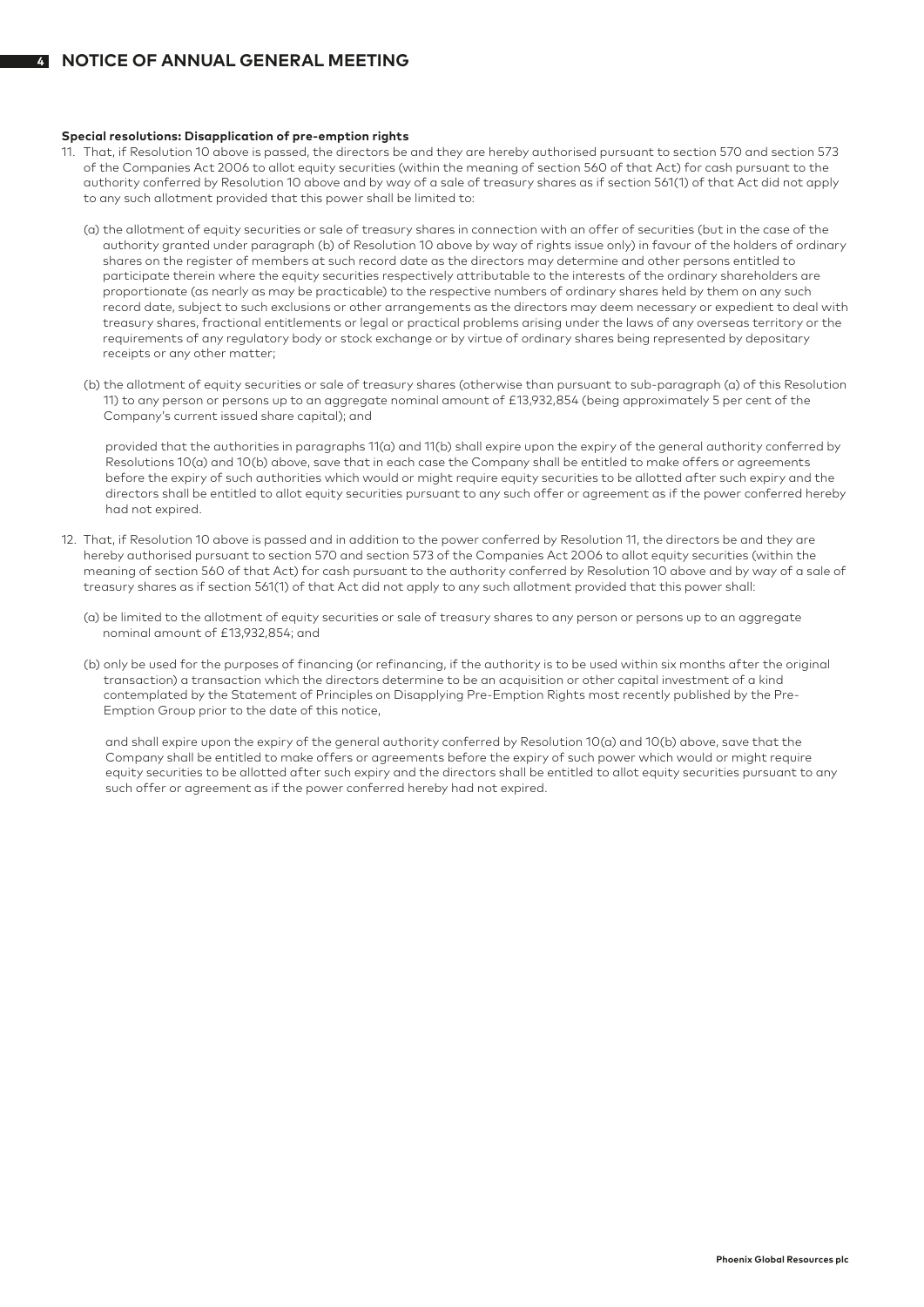### **NOTICE OF ANNUAL GENERAL MEETING**

### **Special resolutions: Company's authority to purchase its own shares**

- 13. That the Company be and is hereby generally and unconditionally authorised, in accordance with section 701 of the 2006 Act, to make market purchases (within the meaning of section 693(4) of the 2006 Act) of ordinary shares of 10 pence each in the capital of the Company ("Ordinary Shares") on such terms and in such manner as the directors may from time to time determine provided that:
	- (a) the maximum number of Ordinary Shares authorised to be purchased is 278,657,079 (representing approximately 10 per cent of the Company's issued share capital at the date of notice convening the annual general meeting at which this resolution is to be proposed);
	- (b) the minimum price which may be paid for an Ordinary Share is £0.10 (exclusive of expenses payable by the Company);
	- (c) the maximum price which may be paid for an Ordinary Share (exclusive of expenses payable by the Company) cannot be more than the higher of:
		- (i) 105 per cent of the average middle market quotations for an Ordinary Share as derived from The London Stock Exchange Daily Official List for the five business days prior to the day on which the Ordinary Share is contracted to be purchased; and
		- (ii) the higher of the price of:
			- the last independent trade of; or
			- the highest current independent bid for any number of Ordinary Shares on the trading venue where the market purchase by the Company will be carried out pursuant to the authority conferred by this Resolution 13.

 The authority conferred by this Resolution 13 shall expire at the conclusion of the next annual general meeting of the Company or within 15 months from the date of passing of this resolution (whichever is the earlier) except that the Company may before such expiry make a contract to purchase its own shares which will or may be completed or executed wholly or partly after such expiry.

### **By order of the board**

Dated: 6 June 2022

**Registered office:** 1st Floor 62 Buckingham Gate London SW1E 6AJ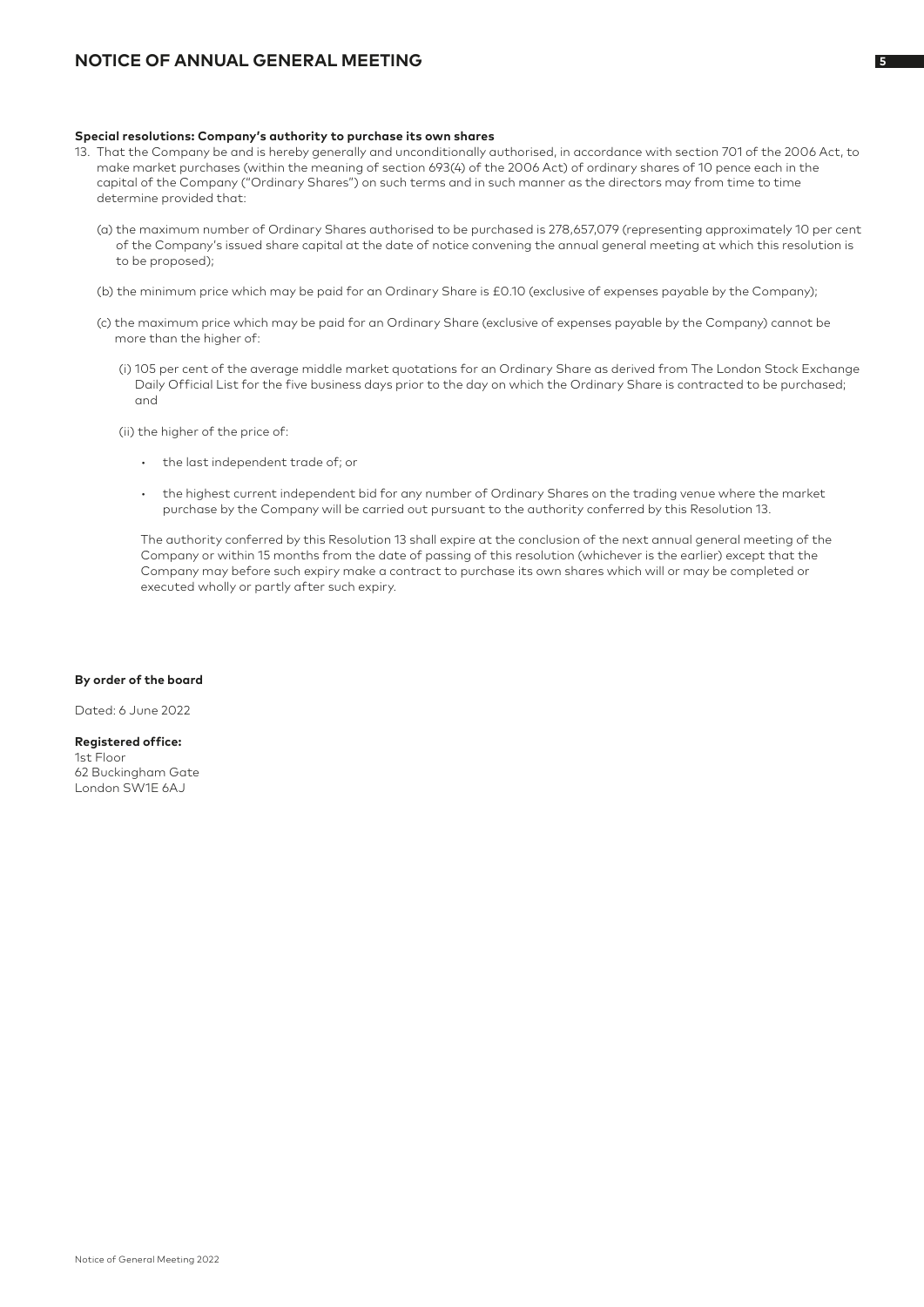The following pages give an explanation of the proposed resolutions.

Resolutions 1 to 10 will be proposed as ordinary resolutions. This means that for each of those resolutions to be passed, more than half of the votes cast must be in favour of the resolution.

Resolutions 11 to 13 will be proposed as special resolutions. This means that for each of those resolutions to be passed, at least three-quarters of the votes cast must be in favour of the resolution.

### **Resolution 1 – Annual Report and Accounts**

The Companies Act 2006 (the "Act") requires the directors of a public company to lay before the company in general meeting copies of the annual report and accounts in respect of each financial year. The Company proposes a resolution to receive its audited accounts and directors' and auditors' reports for the year ended 31 December 2021.

### **Resolutions 2 to 7 – Election and re-election of directors**

The Company's current articles require each director to retire at the annual general meeting in the third calendar year following the year in which he or she was elected or last re-elected by shareholders. Notwithstanding the provisions of the Company's current articles, the Board has determined that each of the remaining directors shall retire from office at the AGM in line with best practice recommendations. Each of the directors intends to stand for election or re-election by the shareholders.

### **Resolutions 8 and 9 – Re-appointment of auditors and auditors' remuneration**

Resolution 8 seeks approval for the re-appointment of PricewaterhouseCoopers LLP as the Company's auditors until the Company's next annual general meeting. This resolution is recommended by the Audit Committee and is endorsed by the Board. Resolution 9 authorises the directors to fix the auditors' remuneration.

### **Resolution 10 – Allotment of share capital**

Resolution 10 deals with the directors' authority to allot shares. Share capital management guidelines published by the Investment Association confirm that its members will regard as routine an authority to allot up to two-thirds of a company's existing issued share capital, provided that any amount in excess of one-third of the existing issued shares should be applied to fully pre-emptive rights issues only. In light of these guidelines, the Board considers it appropriate that directors be granted authority to allot shares in the capital of the Company up to a maximum nominal amount of £185,771,386 (representing approximately 66% of the Company's issued ordinary share capital as at 27 May 2022\*).

Of this amount, £92,885,693 (representing approximately 33% of the Company's issued ordinary share capital as at 27 May 2022\*) can only be allotted pursuant to a rights issue. The rights issue authority will last until the conclusion of the Company's next annual general meeting or, if earlier, on the date 15 months after the passing of this resolution.

While the directors have no present intention of undertaking a rights issue or allotting new shares other than in connection with employee share schemes, the directors consider it appropriate to maintain the flexibility that this authority provides to be in a position to respond to market developments and to enable allotments to take place to finance business opportunities should they arise.

As at the date of this document, the Company holds 73,922 ordinary shares in the capital of the Company in treasury.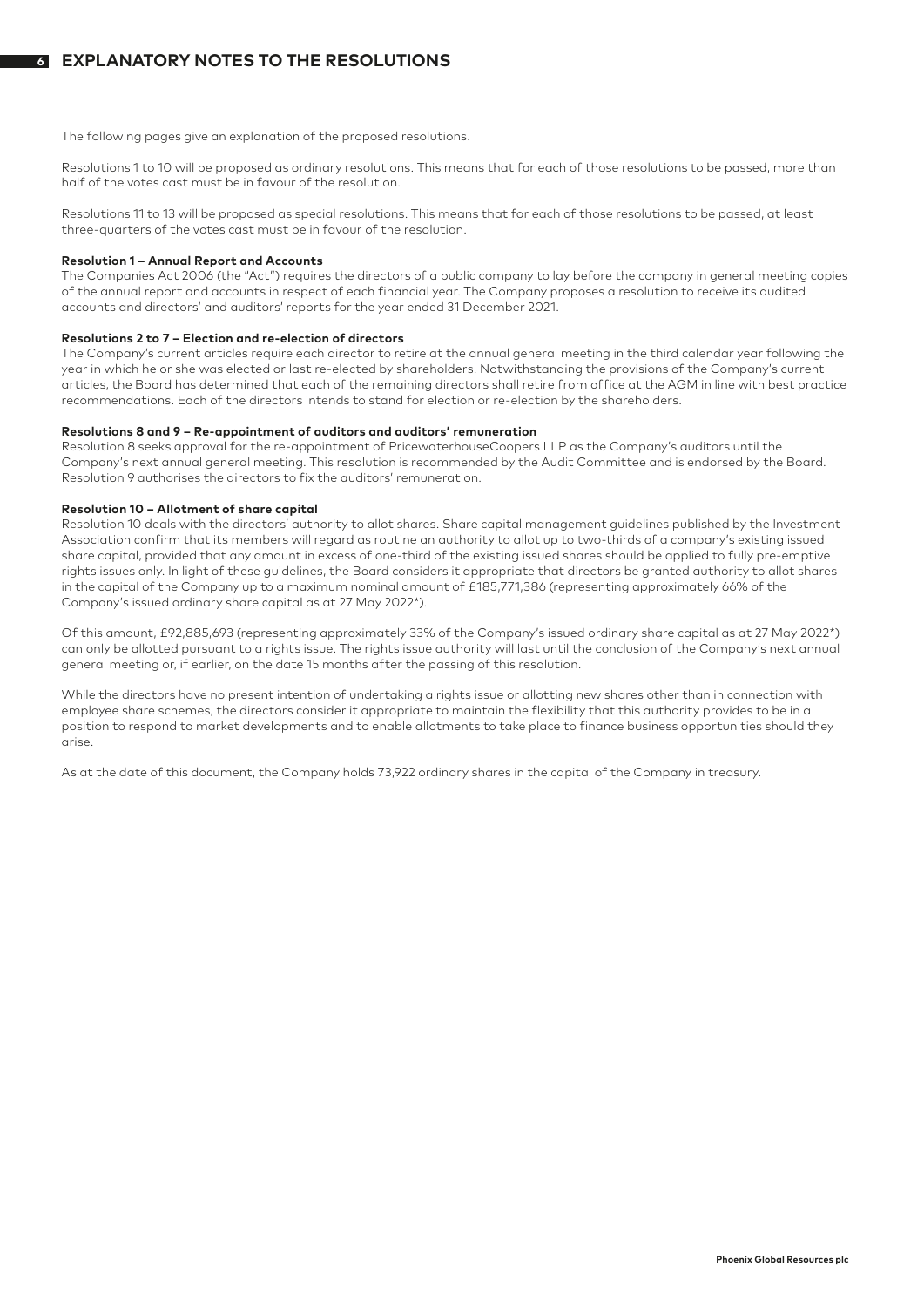### **EXPLANATORY NOTES TO THE RESOLUTIONS**

### **Resolutions 11 and 12 – Disapplication of statutory pre-emption rights**

Resolutions 11 and 12 are special resolutions which, if passed by shareholders, will enable the Board to allot ordinary shares, or to sell any shares out of treasury, for cash, without first offering those shares to existing shareholders in proportion to their existing holdings.

Such powers reflect the Statement of Principles on Disapplying Pre-Emption Rights published in March 2015 by The Financial Reporting Council's Pre-Emption Group, which provides that a company may seek power to issue on a non-pre-emptive basis for cash shares in any one year representing: (i) no more than 5% of the company's issued ordinary share capital; and (ii) no more than an additional 5% of the company's issued ordinary share capital provided that such additional power is only used in connection with an acquisition or specified capital investment.

The 2015 Statement of Principles defines a "specified capital investment" as "one or more specific capital investment related uses for the proceeds of an issuance of equity securities, in respect of which sufficient information regarding the effect of the transaction on the listed company, the assets the subject of the transaction and (where appropriate) the profits attributable to them is made available to shareholders to enable them to reach an assessment of the potential return."

If resolution 11 (b) is passed by shareholders, it will permit the Board to allot ordinary shares for cash on a non-pre-emptive basis both in connection with a rights issue or similar pre-emptive issue and, otherwise than in connection with any such issue, up to a maximum nominal amount of £13,932,854. This amount represents approximately 5% of the Company's issued ordinary share capital as at 27 May 2022\*. This customary resolution will permit the board to allot ordinary shares for cash, up to the specified level, in any circumstances (whether or not in connection with an acquisition or specified capital investment).

If resolution 12 is resolution is passed by shareholders, it will afford the Board an additional power to allot ordinary shares for cash on a non-pre-emptive basis up to a further maximum nominal amount of £13,932,854. This amount again represents approximately 5 per cent of the Company's issued ordinary share capital as at 27 May 2022\*. The Board will use the power conferred by Resolution 12 only in connection with an acquisition or a specified capital investment which is announced contemporaneously with the issue, or which has taken place in the preceding six-month period and is disclosed in the announcement of the issue.

The authority contained in Resolutions 11 and 12 will expire upon the expiry of the corresponding authority to allot shares conferred in Resolution 10.

### **Resolution 13 – Authority to purchase own shares**

Resolution 13 renews the Company's authority to buy back its own ordinary shares in the market as permitted by the Act. In accordance with investor guidelines, the authority limits the number of shares that could be purchased to 10% of the Company's issued share capital. If resolution 12 is passed by shareholders, it will permit the Board to buy back a maximum of 278,657,079 shares (representing approximately 10% of the Company's issued ordinary share capital as at 27 May 2022\*) and sets minimum and maximum prices. This authority will expire at the conclusion of the Company's next annual general meeting or within 15 months from the date of the passing of this resolution (whichever is the earlier).

The directors have no present intention of exercising the authority to purchase the Company's ordinary shares but will keep the matter under review, taking into account the financial resources of the Company, the Company's share price and future funding opportunities. The authority will be exercised only if the directors believe that to do so would result in an increase in earnings per share and would be in the interests of shareholders generally. Any purchases of ordinary shares would be by means of market purchase through the London Stock Exchange.

\* 27 May 2022 being the latest practicable date prior to the publication of this notice.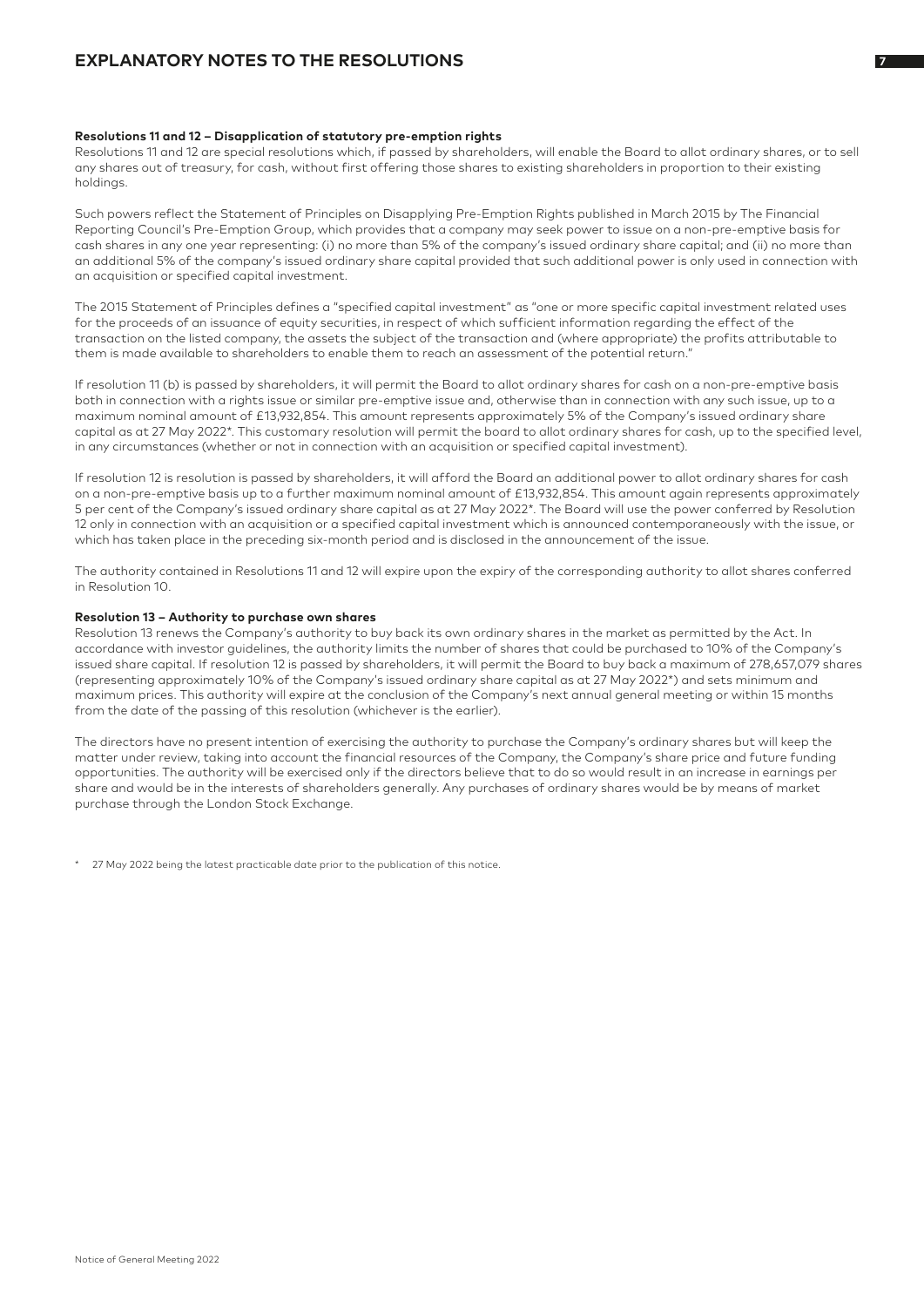### **<sup>8</sup> ADDITIONAL NOTES REGARDING VOTING**

- 1. A member entitled to attend and vote at the meeting is entitled to appoint another person(s) (who need not be a member of the Company) to exercise all or any of his rights to attend, speak and vote at the meeting. A member can appoint more than one proxy in relation to the meeting, provided that each proxy is appointed to exercise the rights attaching to different shares held by him.
- 2. Your proxy could be the chairman, another director of the Company or another person who has agreed to attend to represent you. Your proxy will vote as you instruct and must attend the meeting for your vote to be counted. Details of how to appoint the chairman or another person as your proxy using the proxy form are set out in the notes to the proxy form. Appointing a proxy does not preclude you from attending the meeting and voting in person.
- 3. An appointment of proxy is provided with this notice and instructions for use are shown on the form. In order to be valid, a completed appointment of proxy (together with any authority under which it is executed or a copy of the authority certified or in some other way approved by the directors) must be returned to the Company by one of the following methods:
	- (a) in hard copy form by post, by courier or (during normal business hours) by hand to the Company's registrars (Share Registrars Limited) at the address shown on the form of proxy; or
	- (b) when submitted by email, to the email address stated on the form of proxy; or
	- (c) in the case of CREST members, by utilising the CREST electronic proxy appointment service in accordance with the procedures set out below,

and in each case must be received by the Company before 9.00am on 28 June 2022. Please note that any electronic communication sent to our registrars in respect of the appointment of a proxy that is found to contain a computer virus will not be accepted.

- 4. To change your proxy instructions you may return a new proxy appointment using the methods set out above. Where you have appointed a proxy using the hard copy proxy form and would like to change the instructions using another hard copy proxy form, please contact the Company's registrars, Share Registrars Limited, 3 Millennium Centre, Crosby Way, Farnham, GU9 7XX. The deadline for receipt of proxy appointments (see above) also applies in relation to amended instructions. Any attempt to terminate or amend a proxy appointment received after the relevant deadline will be disregarded. Where two or more valid separate appointments of proxy are received in respect of the same share in respect of the same meeting, the one which is last sent shall be treated as replacing and revoking the other or others.
- 5. Appointment of proxies via CREST:
	- (a) CREST members who wish to appoint a proxy or proxies by utilising the CREST electronic proxy appointment service may do so by utilising the procedures described in the CREST Manual on the Euroclear website (www.euroclear.com/CREST). CREST Personal Members or other CREST sponsored members, and those CREST members who have appointed a voting service provider(s), should refer to their CREST sponsor or voting service provider(s), who will be able to take the appropriate action on their behalf.
	- (b) In order for a proxy appointment made by means of CREST to be valid, the appropriate CREST message (a "CREST Proxy Instruction") must be properly authenticated in accordance with Euroclear UK & Ireland Limited's specifications and must contain the information required for such instructions, as described in the CREST Manual. The message, regardless of whether it constitutes the appointment of a proxy or an amendment to the instruction given to a previously appointed proxy, in order to be valid, must be transmitted so as to be received by the Company's agent (ID 7RA36) by the latest time for receipt of proxy appointments specified in the notice of meeting. For this purpose, the time of receipt will be taken to be the time (as determined by the timestamp applied to the message by the CREST Applications Host) from which the issuer's agent is able to retrieve the message by enquiry to CREST in the manner prescribed by CREST.
	- (c) The Company may treat as invalid a CREST Proxy Instruction in the circumstances set out in Regulation 35(5)(a) of the Uncertificated Securities Regulations 2001.
	- (d) CREST members and, where applicable, their CREST sponsors or voting service providers should note that Euroclear UK & Ireland Limited does not make available special procedures in CREST for any particular messages. Normal system timings and limitations will therefore apply in relation to the input of CREST Proxy Instructions. It is the responsibility of the CREST member concerned to take (or, if the CREST member is a CREST personal member or sponsored member or has appointed a voting service provider(s), to procure that his CREST sponsor or voting service provider(s) take(s)) such action as shall be necessary to ensure that a message is transmitted by means of the CREST system by any particular time. In this connection, CREST members and, where applicable, their CREST sponsors or voting service providers are referred, in particular, to those sections of the CREST Manual concerning practical limitations of the CREST system and timings.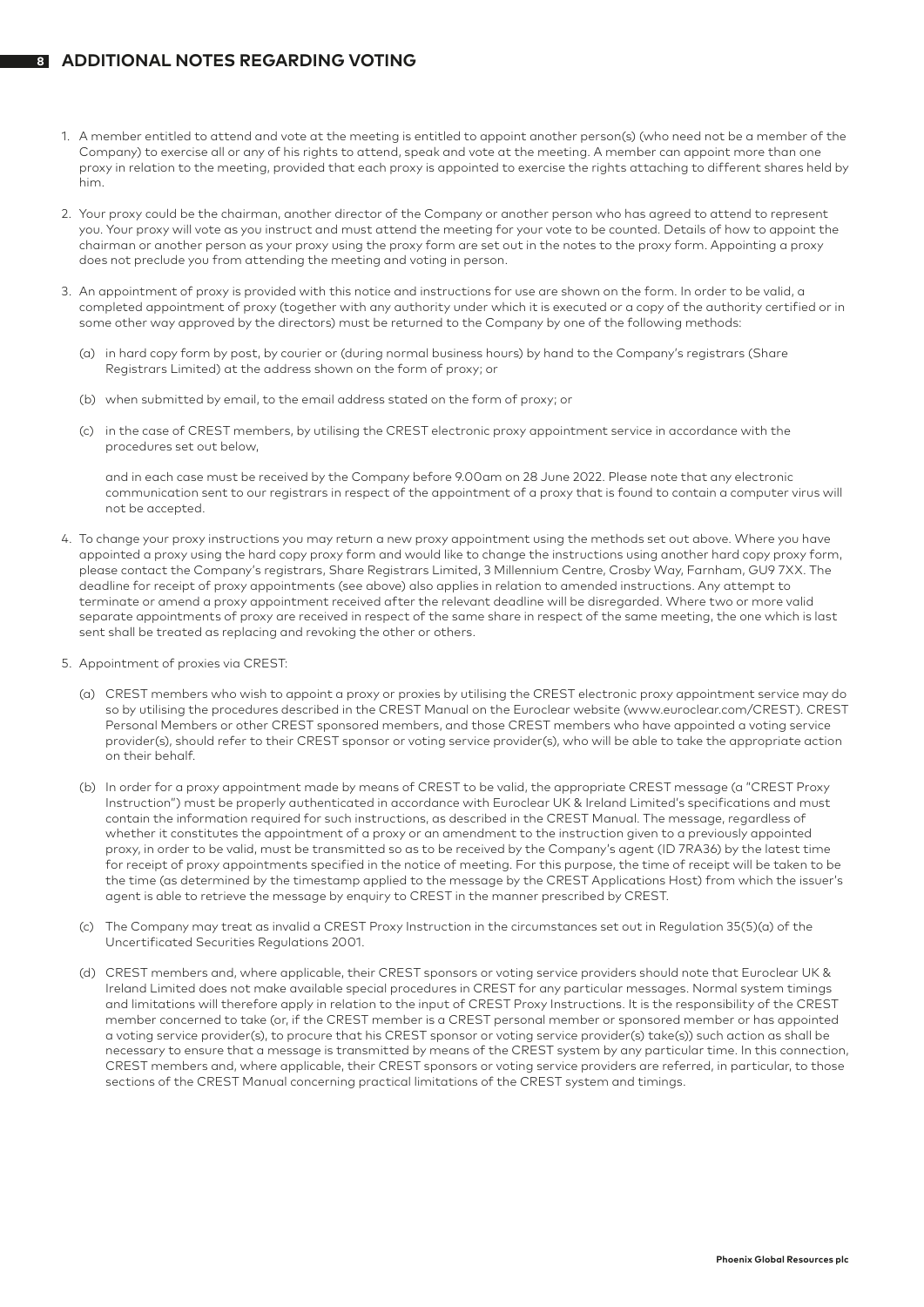### **ADDITIONAL NOTES REGARDING VOTING <sup>9</sup>**

- 6. Only those shareholders registered in the Register of Members of the Company as at 9.00am on 28 June 2022 (or, if the meeting is adjourned, on the date which is two days before the time of the adjourned meeting) shall be entitled to attend and vote at the meeting or adjourned meeting in respect of the number of shares registered in their respective names at that time. Changes to the Register of Members after that time will be disregarded in determining the rights of any person to attend or vote at the meeting or adjourned meeting.
- 7. Any corporation which is a member can appoint one or more corporate representatives. In accordance with the provisions of the Companies Act 2006, each such representative may exercise (on behalf of the corporation) the same powers as the corporation could exercise if it were an individual member of the Company, provided that they do not do so in relation to the same shares.
- 8. Any member attending the meeting has the right to ask questions. The Company must cause to be answered any such question relating to the business being dealt with at the meeting but no such answer need be given if:
	- (a) to do so would interfere unduly with the preparation for the meeting or involve the disclosure of confidential information;
	- (b) the answer has already been given on a website in the form of an answer to a question; or
	- (c) it is undesirable in the interests of the Company or the good order of the meeting that the question be answered.
- 9. As at 27 May 2022 (being the last practicable date before the publication of this notice), the Company's issued share capital consisted of 2,786,644,709 ordinary shares carrying one vote each. The Company holds 73,922 shares in treasury. Therefore, the total voting rights in the Company are 2,786,570,787.
- 10.A copy of this notice, and other information required by section 311A of the Companies Act 2006, can be found at www. phoenixglobalresources.com.
- 11. The following documents are available for inspection at the registered office of the Company during normal business hours on each weekday (public holidays excluded) and at the place of the annual general meeting for 15 minutes prior to and during the meeting:
	- (a) copies of the executive directors' service contracts with the Company; and
	- (b) copies of letters of appointment of non-executive directors; and
	- (c) the Company's articles of association.
- 12. As soon as practicable following the Annual General Meeting, the results of the voting at the meeting will be announced via a Regulatory Information Service and also placed on the Company's website: www.phoenixglobalresources.com.
- 13. You may not use any electronic address provided or referred to in this notice of Annual General Meeting to communicate with the Company for any purposes other than those expressly stated.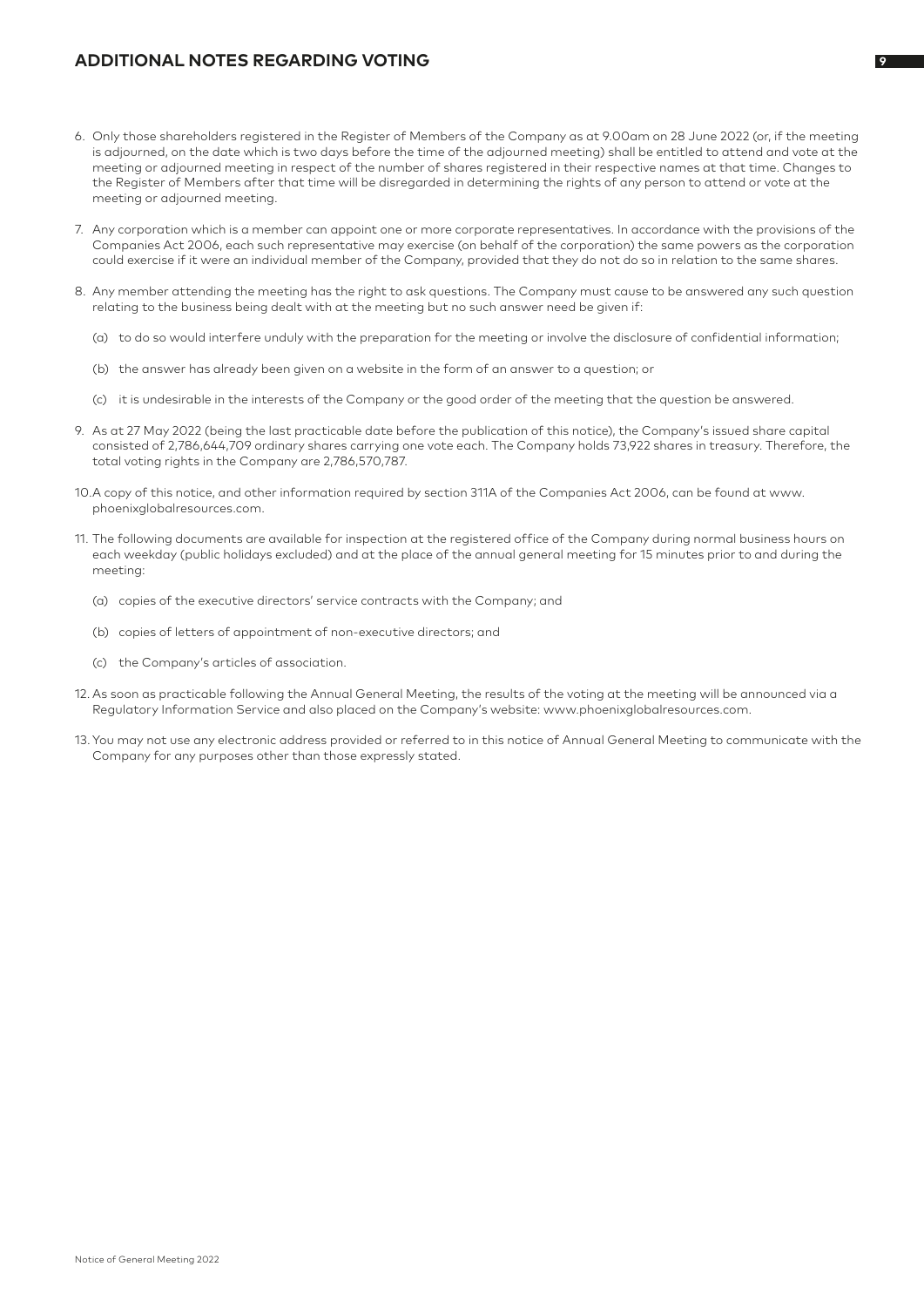### **Sir Michael Rake**

#### **Non-Executive Chairman**

Sir Michael was appointed to the Board on 19 September 2016 and appointed Chairman on 10 August 2017.

#### **Skills, competence and experience**

Sir Michael is the former chairman of BT Group plc, EasyJet plc, Worldpay Group plc and a director of S&P Global. Sir Michael was president of the CBI from 2013 to 2015; a member of the Prime Minister's Business Advisory Group from 2010 to 2015; nonexecutive director of Barclays plc from 2008, becoming deputy chairman from 2012 to 2015; chairman of the private equity oversight group, the Guidelines Monitoring Committee, from 2008 to 2013; and the first chairman of the UK Commission for Employment and Skills from 2007 to 2010. He was a director of the Financial Reporting Council from 2004 to 2007. From May 2002 to September 2007, Sir Michael was international chairman of KPMG. Prior to his appointment as international chairman, he was chairman of KPMG in Europe and senior partner of KPMG in the UK. Sir Michael was knighted in 2007. In 2011 he received the BritishAmerican Business UK Transatlantic Business Award in recognition of outstanding business leadership. In 2013, he received the Channing Award for Corporate Citizenship, was voted the FTSE 100 non-executive director of the year and received the ICAEW outstanding achievement award.

### **Committee Membership**

Chairman of the Nomination Committee and a member of the Audit and Risk Committee and the Remuneration Committee.

### **John Bentley**

#### **Senior Independent Non-executive Director**

John was appointed to the Board on 10 August 2017 and was appointed Senior Independent Director on 11 July 2018.

### **Skills, competence and experience**

John has over 40 years' experience in the natural resources sector. He is an experienced board member, being a past managing director of Gencor's Brazilian mining company, Sao Bento Mineracao and chief executive of Engen's exploration and production division. In 1996, John was instrumental in floating Energy Africa Ltd on the Johannesburg Stock Exchange and became chief executive for the following five years. He has served on the boards of several listed companies, most recently chairman of Faroe Petroleum plc and as non-executive director of Wentworth Resources plc and Africa Energy Corp. John holds a degree in Metallurgy from Brunel University.

### **Committee membership**

Chairman of the Remuneration Committee and a member of the Audit and Risk Committee and the Nomination Committee.

### **Martin Bachmann**

**Independent Non-executive director**

Martin was appointed to the Board on 1 September 2019.

### **Skills, competence and experience**

Martin, a trained geophysicist, has more than 35 years' executive experience across the global oil and gas business. Most recently he was a member of Wintershall's board of executive directors for 10 years. At Wintershall his responsibilities included managing its 70,000 boepd production company in Argentina where he gained experience in the unconventional space. Previously he had a 25 year career with Shell, managing various businesses in the Former Soviet Union ("FSU"), Spain, the Netherlands, the North Sea and the Middle East. Martin is Swiss and speaks German, English, Dutch, French and Spanish.

#### **Committee membership**

Chairman of the Audit and Risk Committee and a member of the Remuneration Committee and the Nomination Committee.